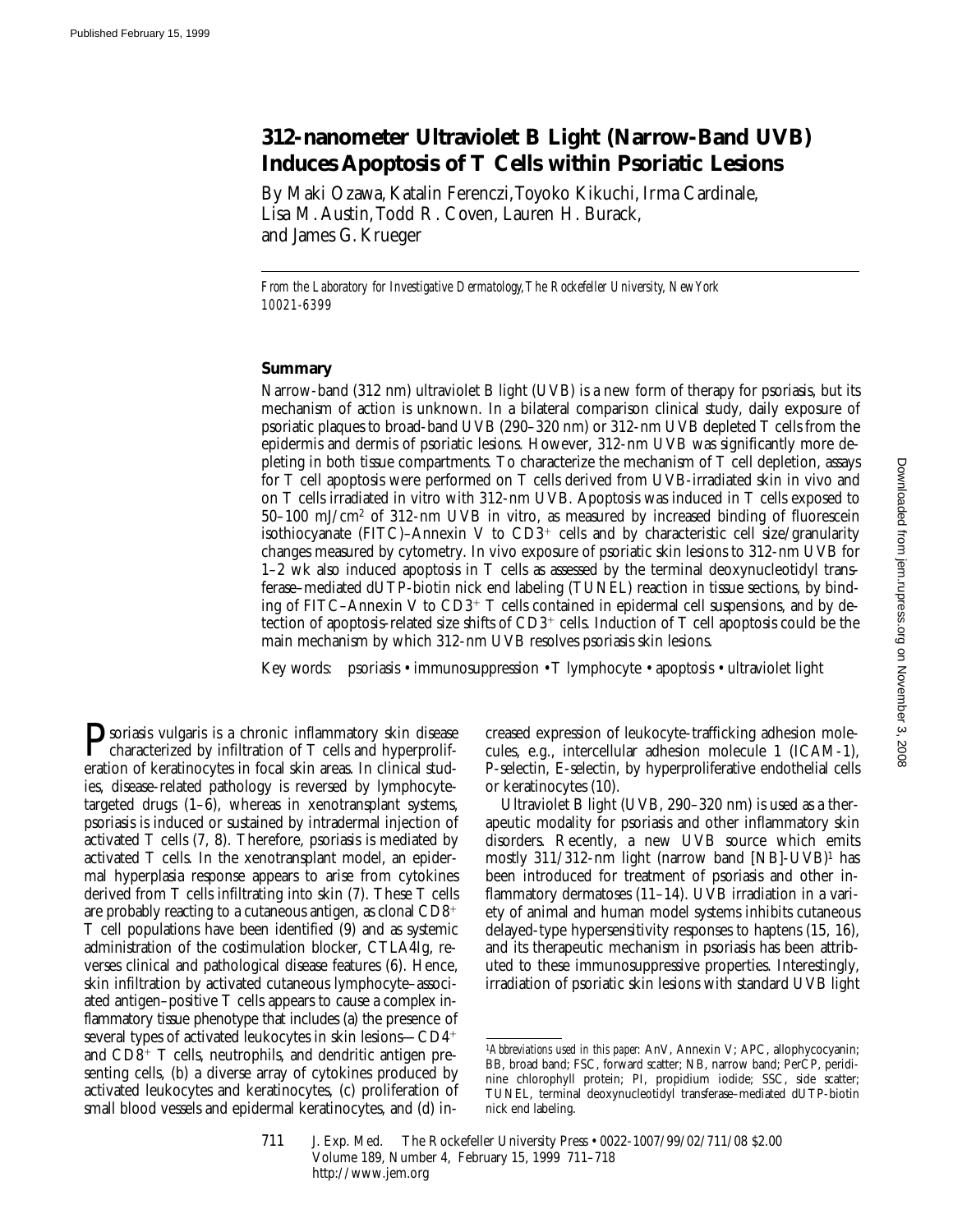causes rapid depletion of intraepidermal T cells (17) and induction of Fas ligand on keratinocytes (18). As apoptosis is induced by in vitro UVB irradiation of T cells, or by incubation of T cells with keratinocytes expressing UVBinduced Fas ligand, it has been proposed that UVB may have immunosuppressive effects in psoriasis through induction of apoptosis in disease-mediating T cells (17, 18). Although cytotoxic effects of UVB on lymphocytes in vivo are unproven, irradiation of atopic dermatitis skin lesions with high-dose UVA (the delivered dose is  $\sim$ 1,000-fold higher than for therapeutic UVB) has produced detectable apoptosis in dermal lymphocytes (19). We now report that 311/ 312-nm UVB is directly cytotoxic for T cells in vivo in psoriatic skin lesions. Furthermore, this new UVB source depletes T cells to a greater extent than broad-band (BB)- UVB from both epidermis and dermis of affected skin.

#### **Materials and Methods**

*Reagents.* The following antibodies were used by FACSCalibur® analysis (Becton Dickinson): peridinine chlorophyll protein (PerCP)– or allophycocyanin (APC)–anti-CD3, PE–anti-CD4, FITC–anti-CD8 (Becton Dickinson), and isotype mouse IgG mAbs.

*NB-UVB Treatment.* 23 adult patients (16 men and 7 women) received irradiation with NB-UVB (312 nm, Philips TL01) on one vertical half of the body and BB-UVB (290–320 nm, FST72T12) on the other vertical half. Five additional patients received NB-UVB on the whole body. The minimum erythema dose for each patient was established before irradiation. On each subsequent day, NB- and BB-UVB irradiations were increased by 15% unless marked erythema developed. Treatment was terminated upon attaining clinical resolution of psoriatic lesions, typically after 4–5 wk of daily treatment (20).

*Histopathological Analysis.* Skin punch biopsies were taken from psoriatic lesions of both NB- and BB-UVB–treated sites before and after UVB treatment. Biopsies were frozen in OCT solution (Miles Diagnostic Division) for histological analysis. Unconjugated anti-CD3 mAb was applied to cryosections for 60 min at room temperature. After washing with PBS, bound antibody was visualized by the avidin-biotin complex detection system (Vectastain ABC; Vector Laboratories, Inc.) with 3-amino-9-ethylcarbazol as the chromagen. For double staining, alkaline phosphatase substrate (Vector Laboratories, Inc.) was also used. Number of  $CD3<sup>+</sup>$  cells was counted on the image analyzer using NIH image public domain software. Detection of apoptosis in tissue sections was performed by the TUNEL (TdT-mediated dUTP-biotin nick end labeling) reaction as described (17). TdT (Amersham Pharmacia Biotech) and biotin-16-dUTP (Boehringer Mannheim) are used for this technique.

*Psoriatic Epidermal Cell Suspensions.* The shave biopsies were taken from eleven patients immediately before the start of treatment and after 1 and 2 wk of treatment with NB-UVB. The tissue was washed twice with sterile PBS, incubated in PBS with 1 mg/ml gentamicin (Life Technologies) for 1 h at  $4^{\circ}$ C, washed twice in PBS, and floated in 0.5% dispase (Sigma Chemical Co.) overnight at  $4^{\circ}$ C. The epidermis was removed and teased into a cell suspension after brief trypsinization.

*NB-UVB Irradiation In Vitro.* Narrow-band fluorescent UVB lamps (TL01) were used as a light source. PBMCs were prepared from heparinized venous blood of healthy volunteers by Ficoll sedimentation and then irradiated in uncovered tissue culture plates (106 cells/well) in PBS. After irradiation, they were suspended in RPMI 1640 with 5% heat-inactivated normal human serum (C-six Diagnostics, Inc.) with antibiotics.

*Flow Cytometric Detection of T Cell Apoptosis.* T cell apoptosis was detected using FITC–Annexin V (AnV) staining in conjunction with a membrane integrity probe (propidium iodide [PI]). In vitro–irradiated PBMCs, or epidermal cell suspensions obtained from NB-UVB–treated psoriatic lesions, were stained with APC–anti-CD3 mAb and FITC–AnV (Kamiya Biomedical Co.). After washing, the cells were stained with PI, and fluorescence intensity was measured by a four-color FACSCalibur®.

*Flow Cytometric Phenotyping of T Cells in Psoriatic Lesions.* Psoriatic epidermal cell suspensions were stained with selected mAbs. After washing with PBS/0.1% sodium azide/2% FBS, cells were fixed with PBS/3.75% formaldehyde and analyzed by flow cytometry within 1 wk. Flow cytometric analysis was done using CellQuest software (Becton Dickinson).

#### **Results**

*NB-UVB Depletes T Cells From Psoriatic Lesions More than BB-UVB.* Psoriatic plaques in 23 patients were treated daily with NB-UVB or BB-UVB in a bilateral comparison study (20). The ability of NB-UVB or BB-UVB to deplete T cells from psoriatic lesions was studied with CD3 antibodies and quantitative image analysis using immunohistochemistry (Fig. 1 A). Both forms of UVB reduced intraepidermal T cells from lesional skin, but quantitative reductions were greater with NB-UVB (96 vs. 85% reduction,  $P = 0.01$ ; Fig. 1 B). Reductions in dermal  $CD3^+$  cells were also greater with NB-UVB (54 vs. 29% reduction,  $P \leq$ 0.01; Fig. 1, A and B). Flow cytometric analysis confirmed that rapid decreases in the number of  $CD3^+$ ,  $CD4^+$ , and  $CD8^+$  T cell subsets in psoriatic epidermis occur during the first 2 wk of treatment (Fig. 1 C).

*T Cell Apoptosis Is Induced by NB-UVB Irradiation.* To establish the mechanism of T cell depletion from psoriatic lesions by irradiation, we examined NB-UVB–treated lymphocytes for DNA fragmentation and membrane changes that typify apoptosis. TUNEL reactions showed more apoptotic cells in NB-UVB–treated psoriatic lesions compared with contralateral lesions treated with BB-UVB (Fig. 2). To confirm that apoptotic cells detected in psoriatic tissue after irradiation were T cells, we performed double staining (CD3 and TUNEL). Fig. 2 (bottom) shows a psoriatic lesion taken after 2 wk of daily NB-UVB treatment.  $TUNEL<sup>+</sup>$  cells stain red, and  $CD3^+$  cells stain blue. Double-stained cells (indicated with arrows) were observed in the treated skin, whereas no double-positives were noted before treatment.

As detection of apoptotic cells in psoriatic epidermis is problematic using the current TUNEL method (21), we used flow cytometry to examine isolated intraepidermal  $CD3^+$  lymphocytes for (a) increased binding of AnV, a protein which binds to phosphatidyl serine that is expressed on T cell plasma membranes in early stages of apoptosis; and (b) forward scatter (FSC) and side scatter (SSC) alterations that typify cytoplasmic shrinkage and organelle compaction in T cells undergoing apoptosis. As a control for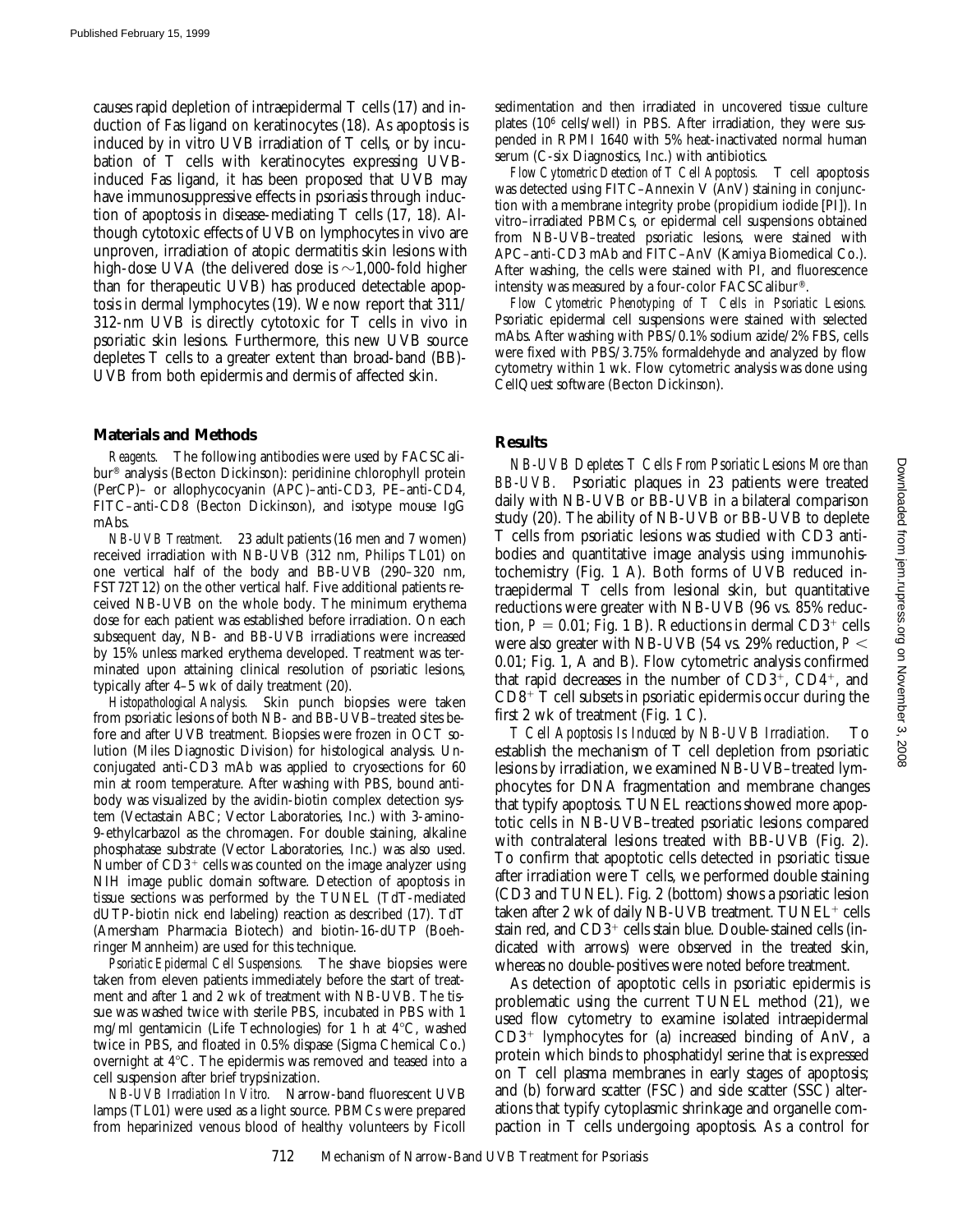



**Figure 1.** (A) Immunohistochemical detection of T cells in psoriatic lesional skin from two patients before and after 4 wk of UVB treatment. Left, untreated psoriatic lesions; middle, 4-wk NB-UVB–treated lesions; right, 4-wk BB-UVB–treated lesions (original magnification:  $\times$ 100). (B) Quantitative analysis of T cell infiltration in psoriatic skin. Panels show mean numbers of  ${\rm CD3^+}$  cells in the epidermis and dermis of psoriatic lesional skin before and after treatment. *n* = 23. SE is shown for each mean value. Cell numbers are expressed per image analysis field. (C) Phenotypic characterization of T cells infiltrating psoriatic epidermis before and after NB-UVB treatment. Flow cytometric analysis was performed on epidermal suspensions from five psoriatic patients for phenotyping of intraepidermal T cells. Panels display the number of T cells (and also CD4 or CD8 subset) in psoriatic epidermis during treatment. The numbers are normalized to per 1,000 keratinocytes. Mean percentage is shown in parentheses. Paired *t* test was done. *P* values: \* $P$  < 0.05, \*\* $P$  <  $0.01,$  \*\*\* $P < 0.005$ .

 $p = 0.01$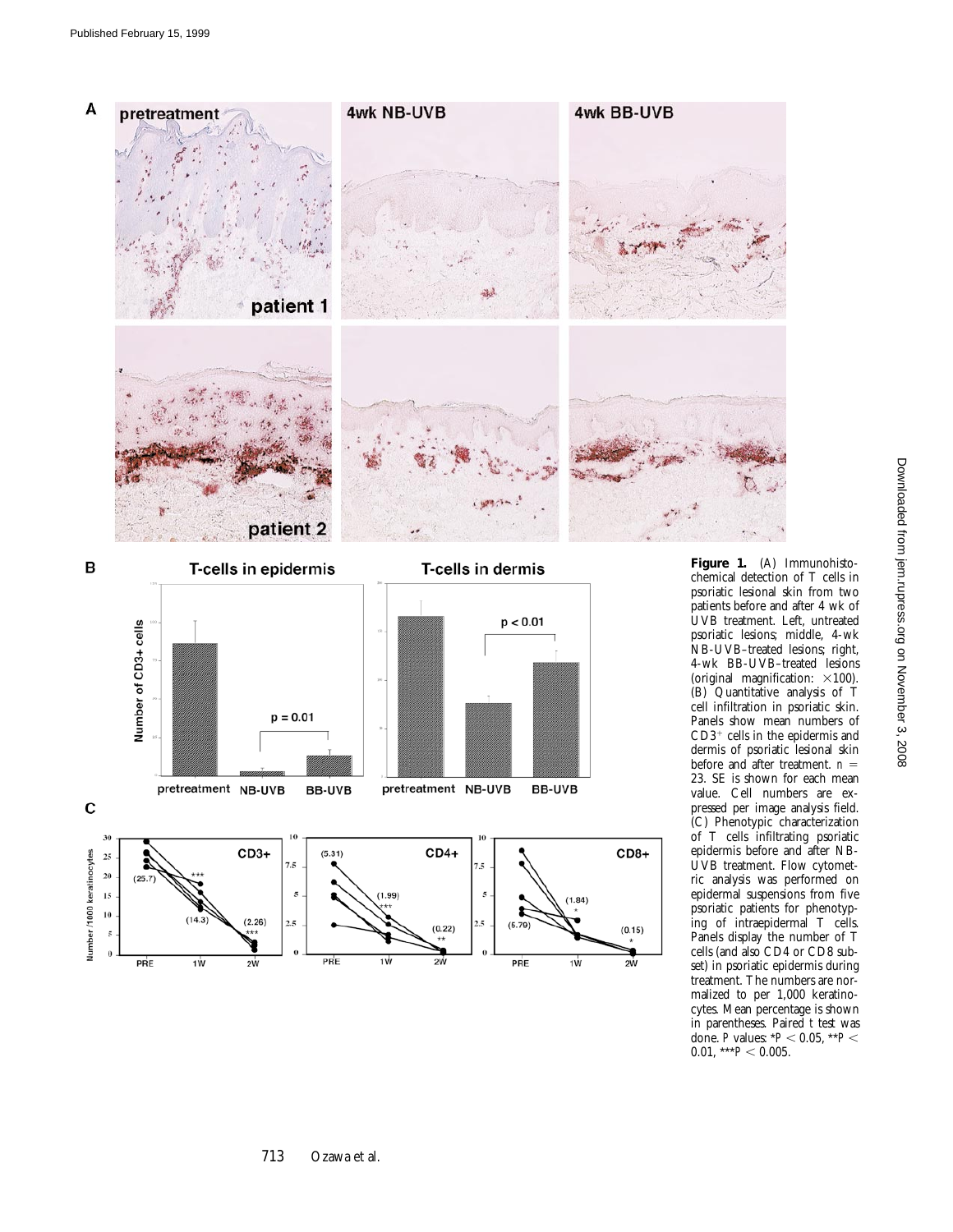

Figure 2. TUNEL reactions to sections of psoriatic skin during UVB treatment. Top: left, before treatment; middle, after 2 wk of NB-UVB treatment; right, after 2 wk of BB-UVB treatment (original magnification:  $\times$ 100). Bottom: double (CD3 and TUNEL) staining on sections of psoriatic skin from another patient after 2 wk of NB-UVB treatment. TUNEL<sup>+</sup> cells stain red (left, original magnification:  $\times$ 100); CD3<sup>+</sup> cells stain blue (middle, original magnification:  $\times$ 100); double-positive cells are indicated with arrows (original magnification:  $\times$ 200).

these experiments, PBMCs were irradiated with increasing amounts of NB-UVB (Fig. 3 A). Dual measurement of AnV binding and membrane integrity with PI makes it possible to distinguish early  $(AnV^+/PI^-)$  and late stages of apoptosis ( $\text{AnV}^{\text{+}}/\text{PI}^{\text{+}}$ ). Hence, a flow cytometer with two lasers and four-color detection was used to simultaneously assess CD3-APC, AnV–FITC, and PI staining (PE/PerCP channels) on individual cells. As shown in Fig. 3 A, doseand time-dependent increases in binding of AnV to T cells occurred after exposure of cells to NB-UVB ranging from 25 to 100 mJ/cm2. Cells progressed from an early stage of apoptosis (AnV<sup>+</sup>/PI<sup>-</sup>) to a late stage of apoptosis (AnV<sup>+</sup>/  $PI^+$ ) during 20 h after irradiation. Analysis of FSC and SSC in  $CD3^+$  cells showed dose-dependent increases in a sizeshifted population (blue). Cells in this size-shifted population are displayed as blue dots in Fig. 3 A, which indicates that size-shifted cells are mostly  $AnV^+/PI^+$ , or late-stage apoptotic cells.

Fig. 3 B shows analysis of T cell death in lesional epidermis from a psoriatic patient after irradiation with NB-UVB in vivo. After 2 wk of daily treatment of NB-UVB, 45% of intraepidermal T cells were  $AnV^+$  vs. 14% in unirradiated psoriatic epidermis (panels for patient 1). Cells in the early stage of apoptosis  $(AnV^+/PI^-)$  were increased by fourfold in this patient. The mean value of four patients is listed in Table I. As shown in panels for patient 2, we also tracked cytotoxic effects of NB-UVB on intraepidermal T cells of 11 psoriatic patients using flow cytometry with ethidium homodimer (a vital fluorescent dye) and by examining T cells for cell shrinkage (reduced FSC signal) and increased granularity (increased SSC signal), changes that occur in apoptosis (22). Using ethidium homodimer staining, increased T cell death was detected in 10 out of 11 patients, and the mean value was  $19.6 \pm 3.25\%$  before treatment and  $30.3 \pm 4.10\%$  after treatment (listed in Table I). Using FSC and SSC analysis, the percentage of apoptotic T cells in 11 patients was 35.7  $\pm$  12.2% before treatment and 56.3  $\pm$ 18.5% after treatment (paired *t* test;  $P < 0.001$ , Table I). Hence, three independent assays (AnV binding, membrane integrity, and cell morphology assays) demonstrate cytotoxic effects of NB-UVB on a significant fraction of intraepidermal T cells.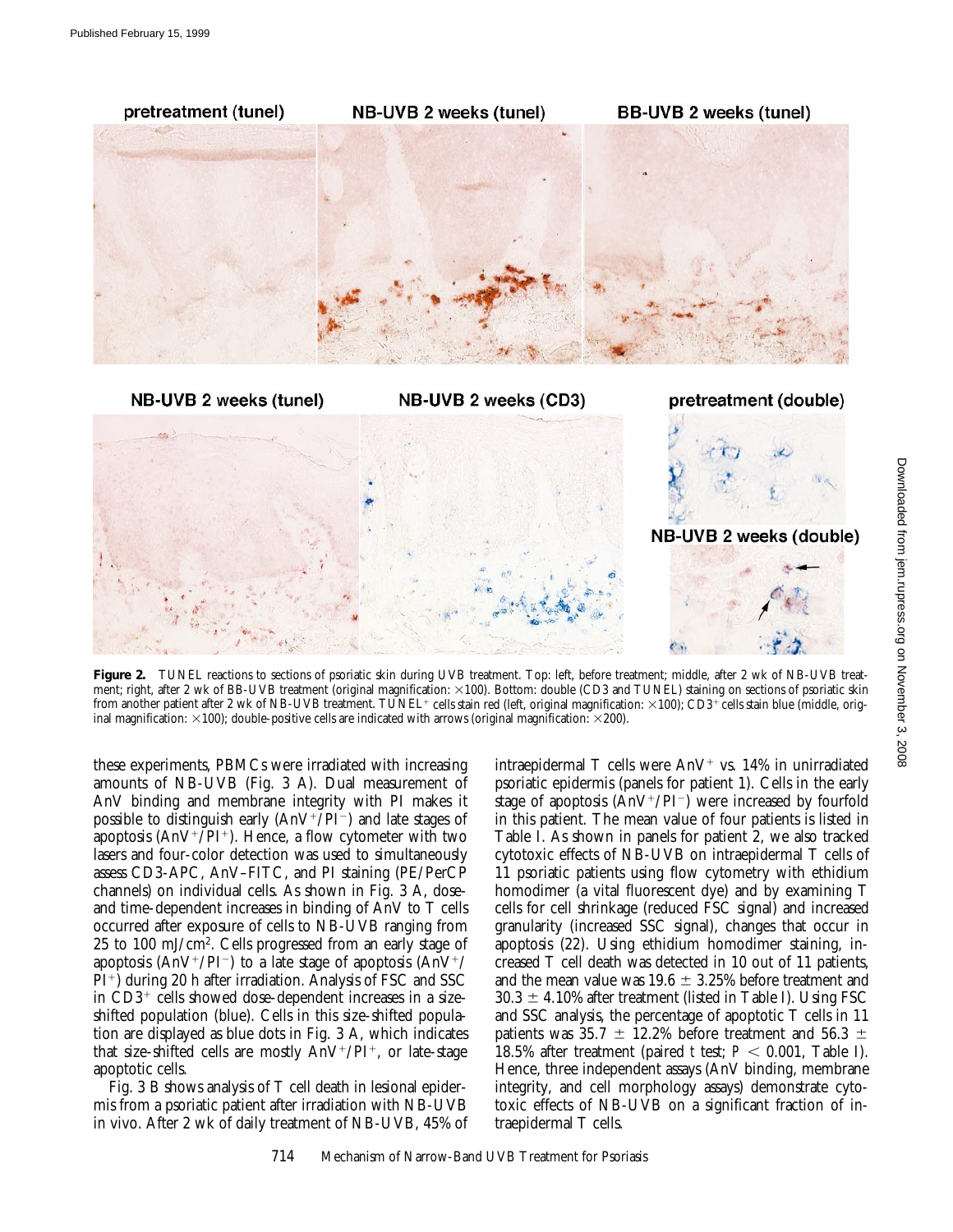

**Figure 3.** Flow cytometric assessment of T cell death induced

## **Discussion**

Paradoxically, the UVB spectrum (290–320 nm) causes inflammation in irradiated skin (the sunburn reaction), whereas exposure of inflamed skin to similar amounts of UV energy resolves a number of immunologically mediated dermatoses. An action spectrum study in patients with psoriasis established that wavelengths from 290 to 300 nm produced the sunburn reaction (intense erythema and keratinocyte necrosis) but had no therapeutic benefits, whereas 313-nm UVB showed mostly therapeutic, but minimally erythemogenic potential (23). Based on this action spectrum, a fluorescent UVB source was developed for psoriasis

715 Ozawa et al.

therapy that delivers 311/312-nm ("narrow-band") UVB (11). NB-UVB has been shown to be superior for clearing psoriasis and other inflammatory disorders compared with BB-UVB sources that emit over most of the UVB spectrum (11, 12, 24). Although BB-UVB produces a wide variety of cellular and immunosuppressive effects in skin (15, 25–29), it has been suggested that the therapeutic effectiveness in inflammatory skin disorders could be mediated by the cytotoxic effects of UVB on infiltrating lymphocytes (17). However, the only direct evidence that UV light can produce lymphocyte apoptosis in human skin comes from a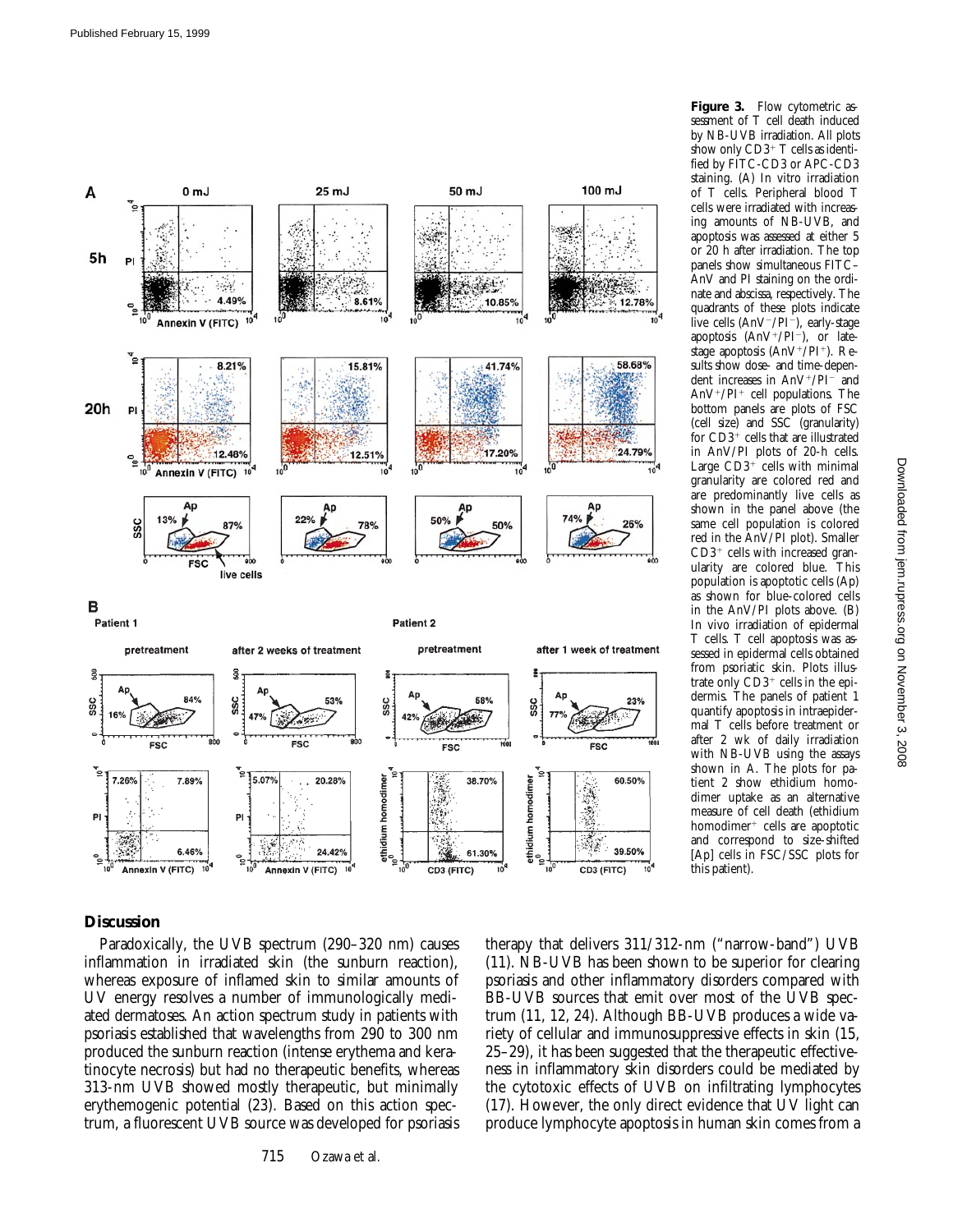| <b>Table I.</b> Measurement of Intraepidermal T Cell Apoptosis in |
|-------------------------------------------------------------------|
| Psoriatic Skin Treated with NB-UVB by Three Different Flow        |
| Cytometry–based Assays                                            |

| Measurement in            | No. of   | Pretreat- | Posttreat-                                      |
|---------------------------|----------|-----------|-------------------------------------------------|
| $CD3^+$ cells*            | patients | ment      | ment                                            |
|                           |          | %         | %                                               |
| Apoptotic shift (FSC/SSC) | 11       |           | $35.7 \pm 12.2$ 56.3 $\pm$ 18.5 <sup>‡</sup>    |
| FITC-AnV binding          | 4        |           | $10.8 \pm 4.17$ 46.7 $\pm$ 14.8 <sup>§</sup>    |
| Ethidium homodimer uptake |          |           | 11 19.6 $\pm$ 3.25 30.3 $\pm$ 4.10 <sup>§</sup> |

\*All assays were performed with trypsinized epidermal cell suspensions. An electronic gate was set on T cells labeled with FITC-CD3 (for ethidium homodimer experiments) or APC-CD3 (for FITC–AnV experiments). The apoptotic shift indicates cell shrinkage and increased cytoplasmic complexity measured by FSC/SSC as illustrated in Fig. 3. The table lists mean values for each parameter  $\pm$  SD. *P* values:  $\frac{p}{p}$ 0.001,  $P < 0.025$ .

study of high-dose UVA (320–400 nm) used to treat patients with atopic dermatitis (19).

Surprisingly, immune-modulating effects of 311–312-nm UVB have not been studied previously in psoriatic skin or skin lesions of other inflammatory diseases. The results of this study show that NB-UVB causes greater depletion of T cells in psoriatic tissue than BB-UVB, and establish direct cytotoxic actions of UVB on T cells infiltrating skin lesions. The in vivo results are paralleled by in vitro experiments where exposure of T cells to moderate doses of 312-nm UVB light induced rapid apoptosis. In fact, given that  $\sim$ 10% of UVB energy incident on skin penetrates the epidermis, there is reasonably good agreement between doses of 312-nm UVB required to kill T cells (50–100 mJ/cm2) and therapeutic amounts of 312-nm UVB delivered to psoriatic lesions (300–1,200 mJ/cm2). The greater effectiveness of 312-nm UVB in depletion of dermal T cells is probably related to (a) somewhat deeper penetration of this wavelength in dermis compared with the composite of wavelengths present in BB-UVB sources (30, 31), and (b) the ability to deliver more Joules of UVB energy with NB-UVB sources due to a reduction in its burning potential.

These investigations do not define biochemical pathways mediating the cytotoxic or immunosuppressive effects of NB-UVB. Previous studies with BB-UVB have suggested that apoptosis of epidermal T cells might be induced by interaction of Fas on T cells and upregulated Fas ligand on irradiated keratinocytes (18). Although this mechanism could also pertain to 312-nm UVB, rapid apoptosis was produced in isolated leukocytes by direct irradiation in vitro with relatively small amounts of UVB (17, 32). Potential molecular targets of UVB in T cells include p53, which is upregulated or stabilized after UVB exposure in some cells and can potentially mediate apoptosis in the setting of UVB-induced DNA damage (33, 34), or calmodulin-dependent protein kinase II, which is activated after UVB exposure and leads to activation of AP24, 24-kD apoptotic protease (35, 36). In addition, low-dose UVB can inactivate signal transducer and activator of transcription 1 (STAT-1), a critical component of signal transduction, which then inhibits gene transcription (37, 38).

In most cases, direct irradiation of normal skin with erythemogenic amounts of UVB prevents delayed-type hypersensitivity reactions to topical sensitizers. This altered immune reactivity has been attributed to UVB-induced depletion of Langerhans cells from epidermis (39). In a prior study, therapeutic amounts of BB-UVB did not appreciably reduce the abundance of  $CD1a<sup>+</sup>$  epidermal cells in lesional psoriatic skin (17). We detected no obvious reductions in  $CD1a<sup>+</sup>$  cells after irradiation of psoriatic lesions with NB-UVB (data not shown). Hence, depletion of T cells from psoriatic lesions appears to be selective for a restricted set of leukocytes. Accordingly, our studies suggest that the major therapeutic mechanism of UVB light in inflammatory dermatoses is a cytotoxic effect on skin-infiltrating T cells, where the mechanism of death is most likely through apoptosis.

Address correspondence to James G. Krueger, Laboratory for Investigative Dermatology, The Rockefeller University, 1230 York Ave., New York, NY 10021-6399. Phone: 212-327-7730; Fax: 212-327-8232; E-mail: kruegej@rockvax.rockefeller.edu

*Received for publication 15 September 1998 and in revised form 11 December 1998.*

We thank Ms. Henrietta Carbonaro for help with immunohistochemical staining, Ms. Joan Hofmann for manuscript preparation, and Dr. Ian B. Walters and Ms. Patricia Gilleaudeau for clinical assistance.

This research was supported in part by a General Clinical Research Center Grant (M01-RR00102) from the National Center for Research Resources at the National Institutes of Health; by National Institutes of Health grant AI39214; and by grants or gifts from The Carl J. Herzog Foundation, the American Skin Association, The Carson Family Charitable Trust, Dr. James Murphy, and Jean Stein. L.H. Burack and T.R. Coven were supported as Rockefeller University Clinical Scholars from May 1996 through June 1997 and March 1997 through June 1998, respectively.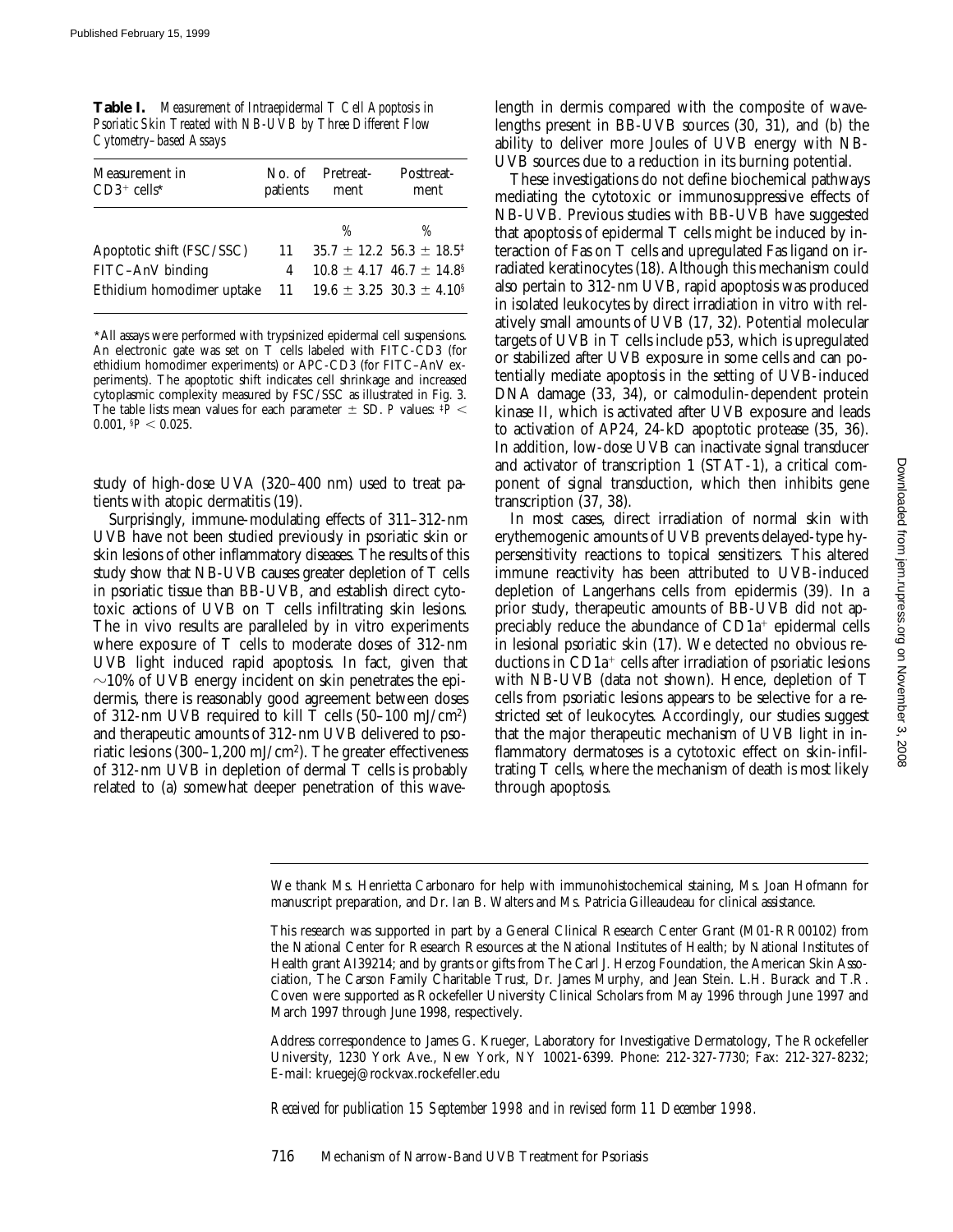## **References**

- 1. Nicolas, J.F., N. Chamchick, J. Thivolet, J. Wijdenes, P. Morel, and J.P. Revillard. 1991. CD4 antibody treatment of severe psoriasis. *Lancet.* 338:321.
- 2. Weinshenker, B.G., B.H. Bass, G.C. Ebers, and G.P.A. Rice. 1989. Remission of psoriatic lesions with muromonab-CD3 (Orthoclone OKT3) treatment. *J. Am. Acad. Dermatol.* 20:1132–1133.
- 3. Cooper, K.D., O. Baadsgaard, C.N. Ellis, E. Duell, and J.J. Voorhees. 1990. Mechanisms of cyclosporine A inhibition of antigen-presenting activity in uninvolved and lesional psoriatic epidermis. *J. Investig. Dermatol.* 94:649–656.
- 4. Ellis, C.N., D.C. Gorsulowsky, T.A. Hamilton, J.K. Billings, M.D. Brown, J.T. Headington, K.D. Cooper, O. Baadsgaard, E.A. Duell, T.M. Annesley, et al. 1986. Cyclosporine improves psoriasis in a double-blind study. *JAMA (J. Am. Med. Assoc.).* 256:3110–3116.
- 5. Kanerva, L., J. Lauharanta, K.-M. Niemi, and A. Lassus. 1982. Light and electron microscopy of psoriatic skin before and during retinoid (Ro 10-9359) and retinoid-PUVA treatment. *J. Cutan. Pathol.* 9:175–188.
- 6. Krueger, J.G., E. Hayes, M. Brown, S. Kang, M.G. Lebwohl, C.A. Guzzo, B.V. Jegasothy, M.T. Goldfarb, D.J. Hecker, R.M. Mann, and J.R. Abrams. 1997. Blockade of T-cell costimulation with CTLA4Ig (BMS-188667) reverses pathologic inflammation and keratinocyte activation in psoriatic plaques. *J. Investig. Dermatol.* 108:555. (Abstr.)
- 7. Wrone-Smith, T., and B.J. Nickoloff. 1996. Dermal injection of immunocytes induces psoriasis. *J. Clin. Invest.* 98: 1878–1887.
- 8. Gilhar, A., M. David, R. Ullmann, T. Berkutski, and R.S. Kalish. 1997. T-lymphocyte dependence of psoriatic pathology in human psoriatic skin grafted to SCID mice. *J. Investig. Dermatol.* 109:283–288.
- 9. Chang, J.C.C., L.R. Smith, K.J. Froning, B.J. Schwabe, J.A. Laxer, L.L. Caralli, H.H. Kurland, M.A. Karasek, D.I. Wilkinson, D.J. Carlo, and S.W. Brostoff.  $1994$ .  $CD8+T$ cells in psoriatic lesions preferentially use T-cell receptor  $V\beta3$ and/or Vb13.1 genes. *Proc. Natl. Acad. Sci. USA.* 91:9282– 9286.
- 10. Nickoloff, B.J. 1991. The cytokine network in psoriasis. *Arch. Dermatol.* 127:871–881.
- 11. van Weelden, H., H. Baart de la Faille, E. Young, and J.C. van der Leun. 1988. A new development in UVB phototherapy of psoriasis. *Br. J. Dermatol.* 119:11–19.
- 12. Green, C., J. Ferguson, T. Lakshmipathi, and B.E. Johnson. 1988. 311 nm UVB phototherapy—an effective treatment for psoriasis. *Br. J. Dermatol.* 119:691–696.
- 13. Green, C., T. Lakshmipathi, B.E. Johnson, and J. Ferguson. 1992. A comparison of the efficacy and relapse rates of narrowband UVB (TL-01) monotherapy vs. etretinate (re-TL-01) vs. etretinate-PUVA (re-PUVA) in the treatment of psoriasis patients. *Br. J. Dermatol.* 127:5–9.
- 14. Guckian, M., C.D. Jones, J.P. Vestey, E.J. Cooper, R. Dawe, N.K. Gibbs, and M. Norval. 1995. Immunomodulation at the initiation of phototherapy and photochemotherapy. *Photodermatol. Photoimmunol. Photomed.* 11:163–169.
- 15. Cooper, K.D. 1996. Cell-mediated immunosuppressive mechanisms induced by UV radiation. *Photochem. Photobiol.* 63: 400–406.
- 16. Simon, J.C., J. Krutmann, C.A. Elmets, P.R. Bergstresser, and P.D. Cruz, Jr. 1992. Ultraviolet B-irradiated antigen-

presenting cells display altered accessory signaling for T-cell activation: relevance to immune responses initiated in skin. *J. Investig. Dermatol.* 98:66S–69S.

- 17. Krueger, J.G., J.T. Wolfe, R.T. Nabeya, V.P. Vallat, P. Gilleaudeau, N.S. Heftler, L.M. Austin, and A.B. Gottlieb. 1995. Successful ultraviolet B treatment of psoriasis is accompanied by a reversal of keratinocyte pathology and by selective depletion of intraepidermal T cells. *J. Exp. Med.* 182: 2057–2068.
- 18. Gutierrez-Steil, C., T. Wrone-Smith, X. Sun, J.G. Krueger, T. Coven, and B.J. Nickoloff. 1998. Sunlight-induced basal cell carcinoma tumor cells and ultraviolet-B–irradiated psoriatic plaques express Fas ligand (CD95L). *J. Clin. Invest.* 101: 33–39.
- 19. Morita, A., T. Werfel, H. Stege, C. Ahrens, K. Karmann, M. Grewe, S. Grether-Beck, T. Ruzicka, A. Kapp, L.-O. Klotz, et al. 1997. Evidence that singlet oxygen-induced human T helper cell apoptosis is the basic mechanism of ultraviolet-A radiation phototherapy. *J. Exp. Med.* 186:1763–1768.
- 20. Coven, T.R., L.H. Burack, P. Gilleaudeau, M. Keogh, M. Ozawa, and J.G. Krueger. 1997. Narrowband UV-B produces superior clinical and histopathological resolution of moderate-to-severe psoriasis in patients compared with broadband UV-B. *Arch. Dermatol.* 133:1514–1522.
- 21. Wrone-Smith, T., R.S. Mitra, C.B. Thompson, R. Jasty, V.P. Castle, and B.J. Nickoloff. 1997. Keratinocytes derived from psoriatic plaques are resistant to apoptosis compared with normal skin. *Am. J. Pathol.* 151:1321–1329.
- 22. Yoo, E.K., A.H. Rook, R. Elenitsas, F.P. Gasparro, and B.R. Vowels. 1996. Apoptosis induction by ultraviolet light A and photochemotherapy in cutaneous T-cell lymphoma: relevance to mechanism of therapeutic action. *J. Investig. Dermatol.* 107:235–242.
- 23. Parrish, J.A., and K.F. Jaenicke. 1981. Action spectrum for phototherapy of psoriasis. *J. Investig. Dermatol.* 76:359–362.
- 24. El-Ghorr, A., and M. Norval. 1997. Biological effects of narrow-band (311 nm TL01) UVB irradiation: a review. *J. Photochem. Photobiol. B.* 38:99–106.
- 25. Kang, K., C. Hammerberg, L. Meunier, and K.D. Cooper. 1994.  $CD11b+$  macrophages that infiltrate human epidermis after in vivo ultraviolet exposure potently produce IL-10 and represent the major secretory source of epidermal IL-10 protein. *J. Immunol.* 153:5256–5264.
- 26. Rivas, J.M., and S.E. Ullrich. 1992. Systemic suppression of delayed-type hypersensitivity by supernatants from UV-irradiated keratinocytes. An essential role for keratinocytederived IL-10. *J. Immunol.* 149:3865–3871.
- 27. Ullrich, S.E. 1994. Mechanism involved in the systemic suppression of antigen-presenting cell function by UV irradiation. Keratinocyte-derived IL-10 modulates antigen-presenting cell function of splenic adherent cells. *J. Immunol.* 152: 3410–3416.
- 28. Nishigori, C., D.B. Yarosh, S.E. Ullrich, A.A. Vink, C.D. Bucana, L. Roza, and M.L. Kripke. 1996. Evidence that DNA damage triggers interleukin 10 cytokine production in UV-irradiated murine keratinocytes. *Proc. Natl. Acad. Sci. USA.* 93:10354–10359.
- 29. Rattis, F.-M., J. Peguet-Navarro, P. Courtellemont, G. Redziniak, and D. Schmitt. 1995. *In vitro* effects of ultraviolet B radiation on human Langerhans cell antigen-presenting function. *Cell. Immunol.* 164:65–72.